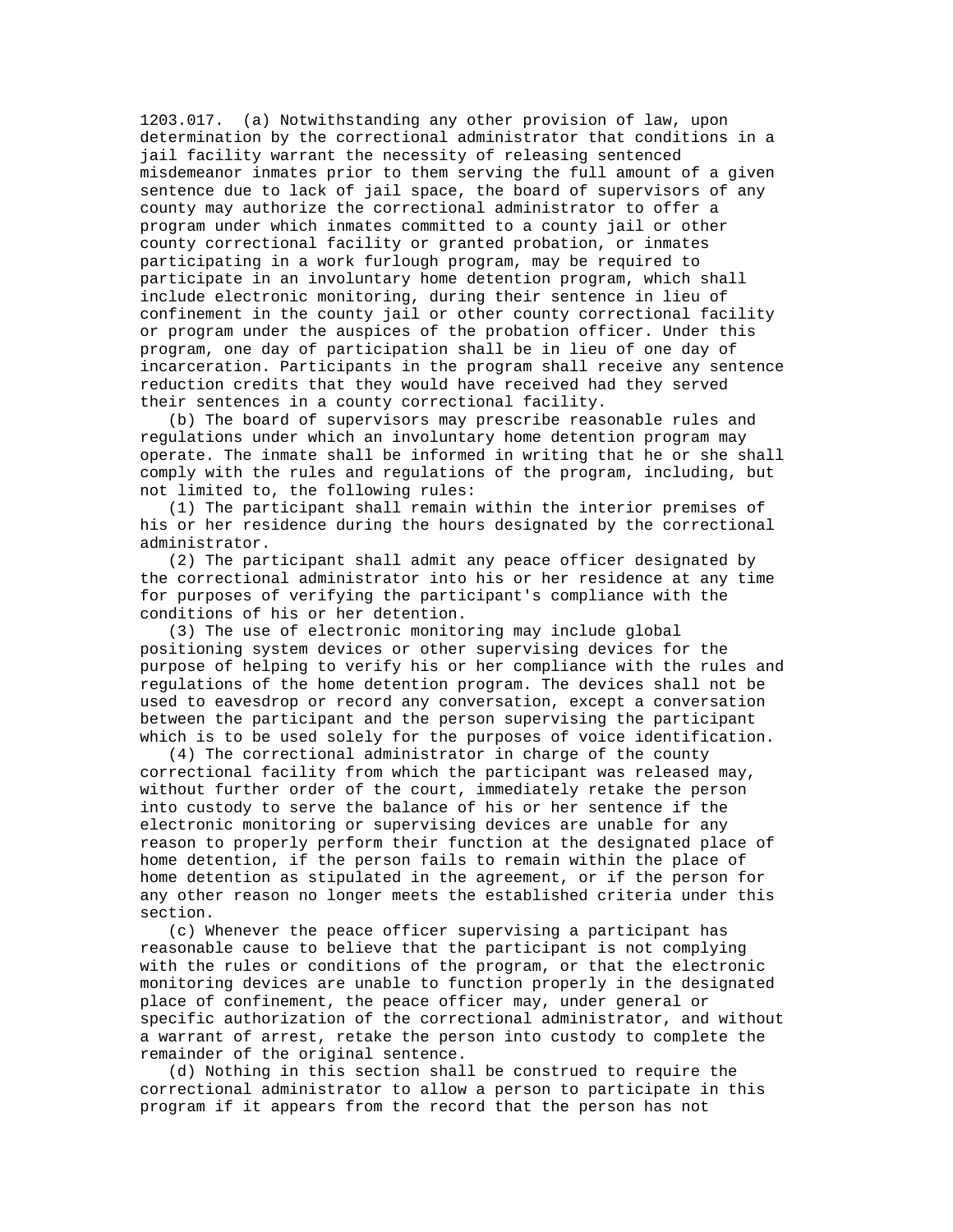satisfactorily complied with reasonable rules and regulations while in custody. A person shall be eligible for participation in a home detention program only if the correctional administrator concludes that the person meets the criteria for release established under this section and that the person's participation is consistent with any reasonable rules and regulations prescribed by the board of supervisors or the administrative policy of the correctional administrator.

 (1) The rules and regulations and administrative policy of the program shall be written and reviewed on an annual basis by the county board of supervisors and the correctional administrator. The rules and regulations shall be given to or made available to any participant upon request.

 (2) The correctional administrator, or his or her designee, shall have the sole discretionary authority to permit program participation as an alternative to physical custody. All persons referred or recommended by the court to participate in the home detention program pursuant to subdivision (e) who are denied participation or all persons removed from program participation shall be notified in writing of the specific reasons for the denial or removal. The notice of denial or removal shall include the participant's appeal rights, as established by program administrative policy.

 (e) The court may recommend or refer a person to the correctional administrator for consideration for placement in the home detention program. The recommendation or referral of the court shall be given great weight in the determination of acceptance or denial. At the time of sentencing or at any time that the court deems it necessary, the court may restrict or deny the defendant's participation in a home detention program.

 (f) The correctional administrator may permit home detention program participants to seek and retain employment in the community, attend psychological counseling sessions or educational or vocational training classes, or seek medical and dental assistance. Willful failure of the program participant to return to the place of home detention not later than the expiration of any period of time during which he or she is authorized to be away from the place of home detention pursuant to this section and unauthorized departures from the place of home detention are punishable as provided in Section 4532.

 (g) As used in this section, "correctional administrator" means the sheriff, probation officer, or director of the county department of corrections.

 (h) (1) Notwithstanding any other law, the correctional administrator shall provide the information specified in paragraph (2) regarding persons on involuntary home detention to the Corrections Standards Authority, and upon request, shall provide that information to the law enforcement agency of a city or unincorporated area where an office is located to which persons on involuntary home detention report.

 (2) The information required by paragraph (1) shall consist of the following:

(A) The participant's name, address, and date of birth.

(B) The offense committed by the participant.

 (C) The period of time the participant will be placed on home detention.

 (D) Whether the participant successfully completed the prescribed period of home detention or was returned to a county correctional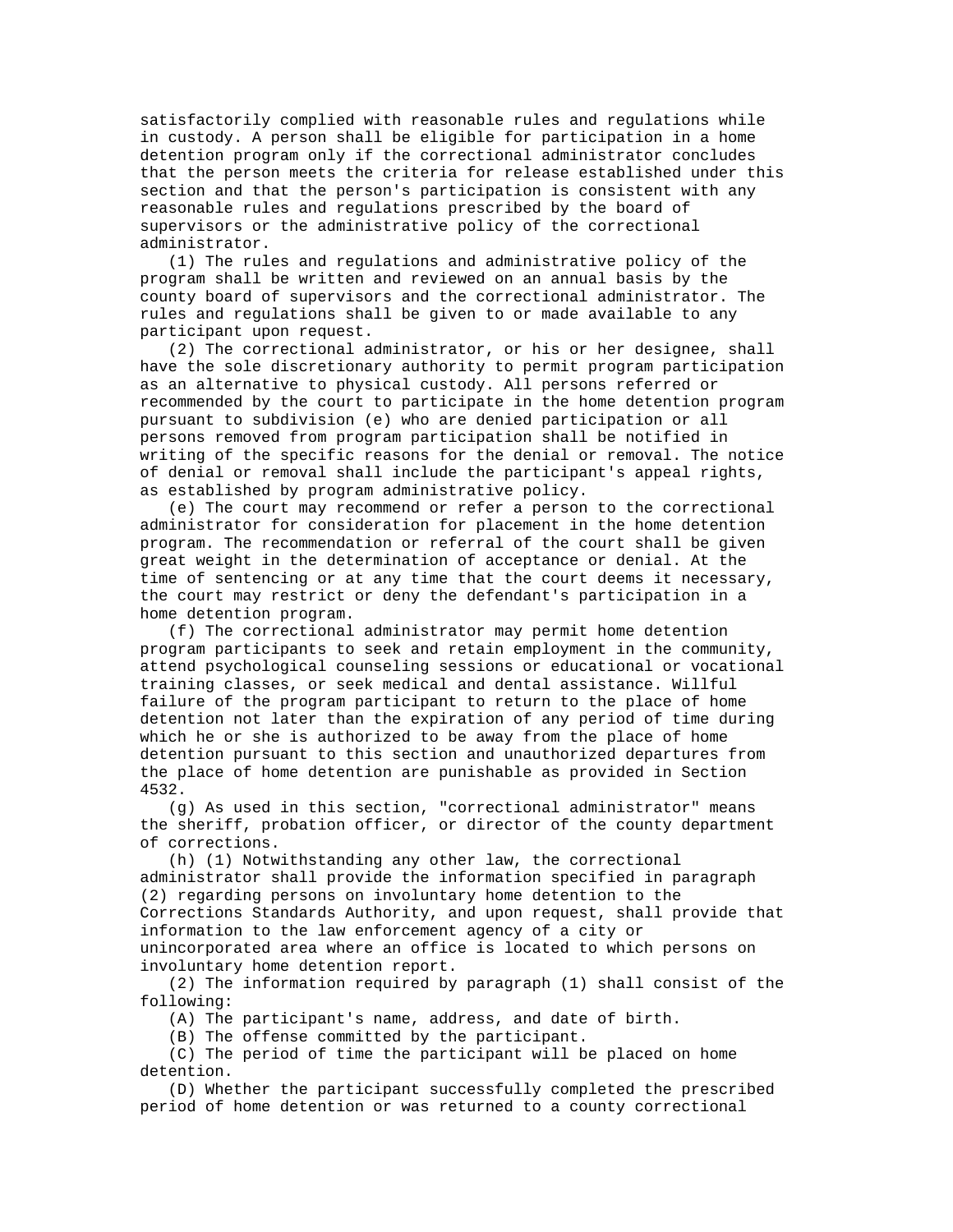facility, and if the person was returned to a county correctional facility, the reason for that return.

(E) The gender and ethnicity of the participant.

 (3) Any information received by a police department pursuant to this subdivision shall be used only for the purpose of monitoring the impact of home detention programs on the community.

 (i) It is the intent of the Legislature that home detention programs established under this section maintain the highest public confidence, credibility, and public safety. In the furtherance of these standards, the following shall apply:

 (1) The correctional administrator, with the approval of the board of supervisors, may administer a home detention program pursuant to written contracts with appropriate public or private agencies or entities to provide specified program services. No public or private agency or entity may operate a home detention program in any county without a written contract with that county's correctional administrator. However, this does not apply to the use of electronic monitoring by the Department of Corrections and Rehabilitation as established in Section 3004. No public or private agency or entity entering into a contract may itself employ any person who is in the home detention program.

 (2) Program acceptance shall not circumvent the normal booking process for sentenced offenders. All home detention program participants shall be supervised.

 (3) (A) All privately operated home detention programs shall be under the jurisdiction of, and subject to the terms and conditions of the contract entered into with, the correctional administrator.

 (B) Each contract shall include, but not be limited to, all of the following:

 (i) A provision whereby the private agency or entity agrees to operate in compliance with any available standards promulgated by state correctional agencies and bodies, including the Corrections Standards Authority, and all statutory provisions and mandates, state and county, as appropriate and applicable to the operation of home detention programs and the supervision of sentenced offenders in a home detention program.

 (ii) A provision that clearly defines areas of respective responsibility and liability of the county and the private agency or entity.

 (iii) A provision that requires the private agency or entity to demonstrate evidence of financial responsibility, submitted and approved by the board of supervisors, in amounts and under conditions sufficient to fully indemnify the county for reasonably foreseeable public liability, including legal defense costs, that may arise from, or be proximately caused by, acts or omissions of the contractor. The contract shall provide for annual review by the correctional administrator to ensure compliance with requirements set by the board of supervisors and for adjustment of the financial responsibility requirements if warranted by caseload changes or other factors.

 (iv) A provision that requires the private agency or entity to provide evidence of financial responsibility, such as certificates of insurance or copies of insurance policies, prior to commencing any operations pursuant to the contract or at any time requested by the board of supervisors or correctional administrator.

 (v) A provision that permits the correctional administrator to immediately terminate the contract with a private agency or entity at any time that the contractor fails to demonstrate evidence of